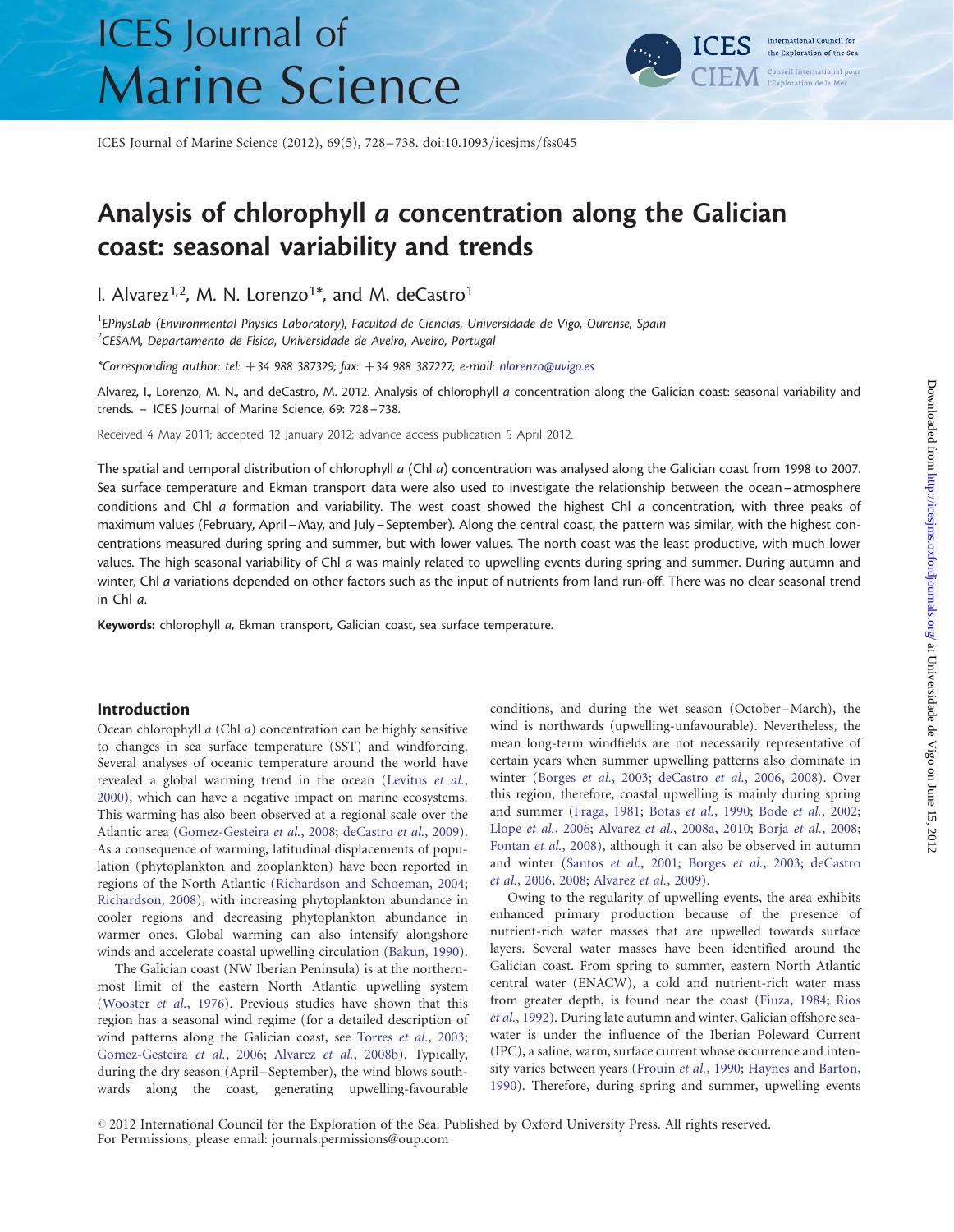<span id="page-1-0"></span>cause the ENACW to reach the surface layers, generating the high primary production that supports the notable biological diversity in the region [\(Tenore](#page-9-0) et al., 1995). Winter events can pump IPC water inside the estuaries along the coast (Prego et al.[, 2007\)](#page-9-0), increasing the salinity of estuarine waters and reducing their nutrient content.

In recent decades, several studies of the Chl a concentration have been carried out in the area, mainly during spring and summer (Casas et al.[, 1997](#page-9-0); [Castro](#page-9-0) et al., 2000; Bode et al.[, 2002](#page-8-0), [2009;](#page-8-0) Varela et al.[, 2005;](#page-10-0) Otero et al.[, 2008](#page-9-0)). Most of these studies focused on data measured at isolated stations located in different regions of the coast, providing localized knowledge of Chl a patterns in space. The development of satellite remotesensing technology, however, allowed routine, high-resolution measurements of Chl a over the oceans. These observations can help to characterize the behaviour of primary production over vast areas by revealing the distribution of Chl a. Taking advantage of satellite data, the present study aims to investigate the seasonal variability in Chl a concentration along the Galician coast from 1998 to 2007.

The Galician coast can be subdivided into three domains (Figure 1): the west coast, south of Cape Finisterre; the central coast, from Cape Finisterre to Cape Ortegal; and the north coast, east of Cape Ortegal. Therefore, the spatial and temporal distribution of Chl a concentration is analysed in these three domains. Further, SST and Ekman transport data are used to characterize the ocean–atmosphere conditions that lead to the formation and variability of Chl a concentrations. In addition, recent



Figure 1. Map of the Galician coast. Polygons I, II, and III are the regions selected to analyse Chl a, SST, and Ekman transport values. The three regions cover the coastal areas between coast and the 200-m isobath (thin black line) for Chl a and SST and between the coast and the 1000-m isobath (heavy black line) for Ekman transport. Black points are where the mean monthly concentrations of Chl a were analysed.

trends in Chl a concentration and SST are analysed based on monthly values.

The paper is organized as follows. In the "Data and methods" section, the different datasets and the methodologies used in the analysis are described. Then, spatial and temporal patterns of Chl a SST and Ekman transport are analysed before the relationships between Chl a and the ocean–atmospheric conditions are investigated. Finally, a summary and conclusions are presented.

#### Data and methods

The analysis of Chl a concentration along the Galician coast was based on data obtained from the Sea-viewing WIde Field-of-view Sensor (SeaWiFS). Data were obtained from NASA's Goddard Space Flight Center [\(http:](http://oceancolor.gsfc.nasa.gov/SeaWiFS/)//[oceancolor.gsfc.](http://oceancolor.gsfc.nasa.gov/SeaWiFS/) [nasa.](http://oceancolor.gsfc.nasa.gov/SeaWiFS/)gov/[SeaWiFS](http://oceancolor.gsfc.nasa.gov/SeaWiFS/)/) for the period 1998–2007, with a spatial resolution of 9 km and a temporal resolution of 8 d. Three types of analysis were carried out with these data. First, the monthly average SeaWiFS Chl a concentrations were considered along the whole coastline under study for the period 1998–2007. Second, mean monthly concentrations were analysed at several control points located along the west, central, and north coasts (Figure 1, dots). Third, three polygons were considered over the shelf along the Galician coast covering coastal areas between the coast and the 200-m isobath (Figure 1, polygons I, II and III; thin black line). Chl a concentration inside each polygon was spatially averaged to obtain a mean value every 8 d.

To estimate SST variations, weekly mean SST data were obtained from night-time measurements carried out by the Advanced Very High Resolution Radiometer (AVHRR) on board NOAA series satellites [\(http:](http://poet.jpl.nasa.gov)//[poet.jpl.nasa.gov](http://poet.jpl.nasa.gov)) for the period 1998–2007, with a spatial resolution of 4 km. For each gridpoint, an SST value was computed as the average of all cloud-free multichannel measurements available for 1 week. SST monthly averaged data were analysed along the whole Galician coast for the full study period, and in the three polygons shown in Figure 1 (thin black line), weekly data were analysed.

Surface windfields, available from July 1999, were obtained from the QuikSCAT satellite. Wind data were retrieved from the Jet Propulsion Laboratory website ([http:](http://podaac.jpl.nasa.gov/DATA_CATALOG/quikscatinfo.html)//[podaac.jpl.nasa.gov](http://podaac.jpl.nasa.gov/DATA_CATALOG/quikscatinfo.html)/ [DATA\\_CATALOG](http://podaac.jpl.nasa.gov/DATA_CATALOG/quikscatinfo.html)/quikscatinfo.html) as a level 3 scientific product. The dataset consists of values of meridional and zonal components of wind estimated twice daily on an approximately  $0.25 \times 0.25^{\circ}$  grid, with global coverage. An average of the two daily measurements was taken. Windspeed measurements range from 3 to 20 m s<sup>-1</sup> (accuracy 2 m s<sup>-1</sup> and 20 $^{\circ}$  in direction). The reference height of wind data is 10 m. It is important to note that wind data close to the coast (25 km) are not available because of the existence of a small land mask. However, previous studies have shown that QuikSCAT data are comparable with modelled data in the area ([Gomez-Gesteira](#page-9-0) et al., 2006; [Alvarez](#page-8-0) et al.[, 2008b](#page-8-0); [Penabad](#page-9-0) et al., 2008).

The Ekman transport can be calculated in terms of the windspeed from the QuikSCAT satellite, W, by

$$
Q_x = \frac{\rho_a C_d}{\rho_w f} (W_x^2 + W_y^2)^{1/2} W_y \text{ and}
$$
  

$$
Q_y = -\frac{\rho_a C_d}{\rho_w f} (W_x^2 + W_y^2)^{1/2} W_x,
$$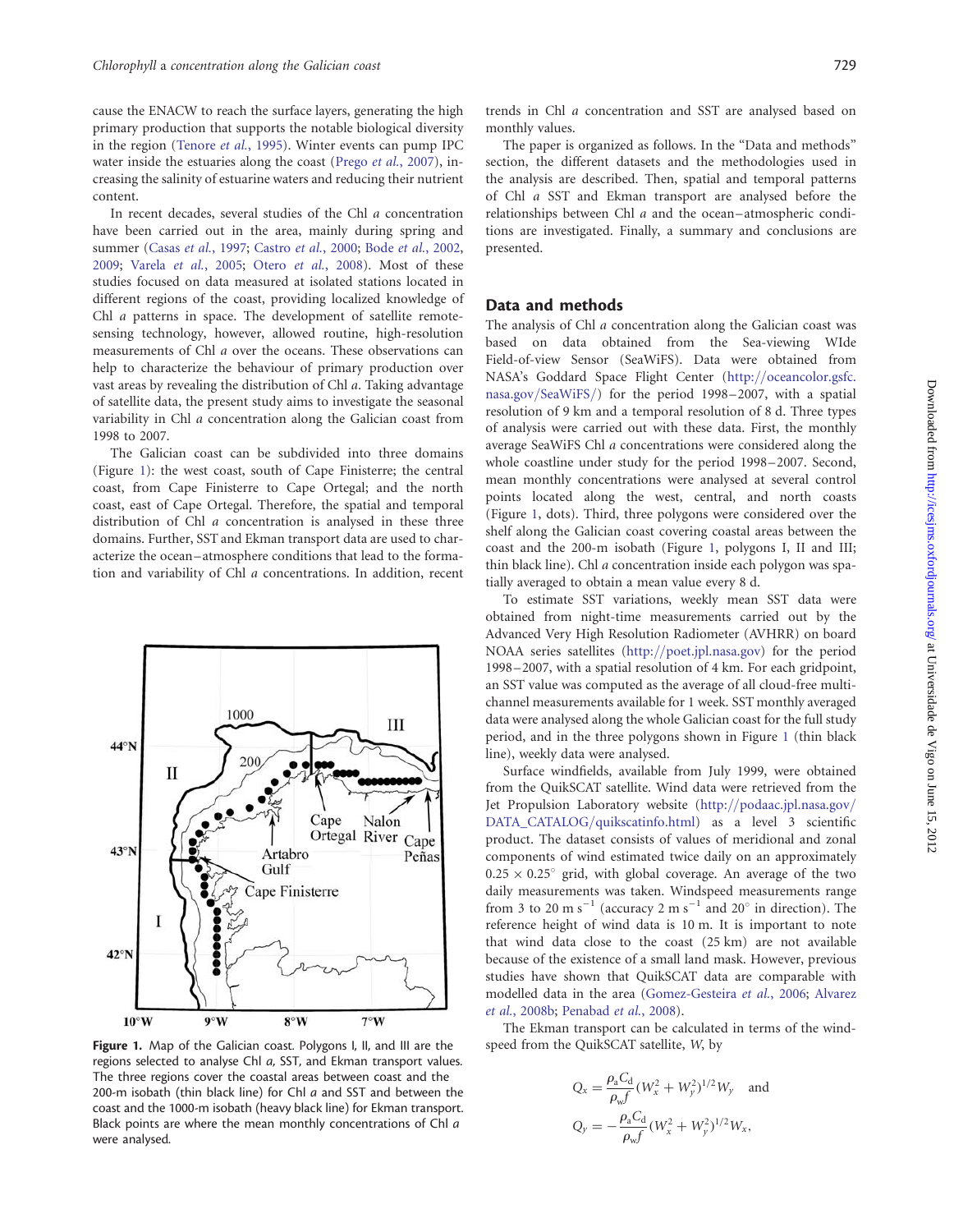<span id="page-2-0"></span>

Downloaded from http://icesjms.oxfordjournals.org/ at Universidade de Vigo on June 15, 2012 Downloaded from <http://icesjms.oxfordjournals.org/> at Universidade de Vigo on June 15, 2012

**Figure 2.** Monthly mean distributions of Chl *a* concentration (mg m $^{-3}$ ) from 1998 to 2007 along the Galician coast. Colour contouring corresponds to Chl a concentration on a logarithmic scale.

where air density  $\rho_a = 1.22 \text{ kg m}^{-3}$ , seawater density  $\rho_w =$ 1025 kg m<sup>-3</sup>,  $C_d = 1.4 \times 10^{-3}$ , a dimensionless drag coefficient, and f is the Coriolis parameter, defined as twice the vertical component of the Earth's angular velocity,  $\Omega$ , about the local vertical given by  $f = 2\Omega \sin(\theta)$  at latitude  $\theta$ . The subscript x corresponds to the zonal component and the subscript  $y$  to the meridional one. Monthly averages of the Ekman transport were analysed along the whole Galician coast. In addition, as for Chl a and SST, the Ekman transport was spatially averaged inside the three polygons between the coast and the 1000-m isobath (Figure [1,](#page-1-0) thick black line). In this case, the polygons cover a large area with respect to the Chl a and SST data owing to the land mask present in the QuikSCAT data.

An upwelling index (UI) can be calculated as the Ekman transport component in the direction perpendicular to the shoreline [\(Bakun, 1973](#page-8-0); [Nykjaer and Van Camp, 1994;](#page-9-0) [Gomez-Gesteira](#page-9-0) *et al.*[, 2006](#page-9-0)) from  $UI = Q_{\perp} = -\sin(\theta)Q_x + \cos(\theta)Q_y$ , where  $\theta = \pi/2 + \phi$ , and  $\varphi$  is the angle of the unitary vector perpendicular to the shoreline pointing landwards. Positive (negative) UI values mean upwelling-favourable (-unfavourable) conditions.

# Spatio-temporal patterns of Chl a, SST, and Ekman transport

#### Variability in Chl a concentration

The concentrations of Chl a along the Galician coast, obtained from monthly averages of SeaWiFS data from 1998 to 2007, were generally higher in coastal areas, showing high seasonal variability (Figure 2). In winter (January–March), the maximum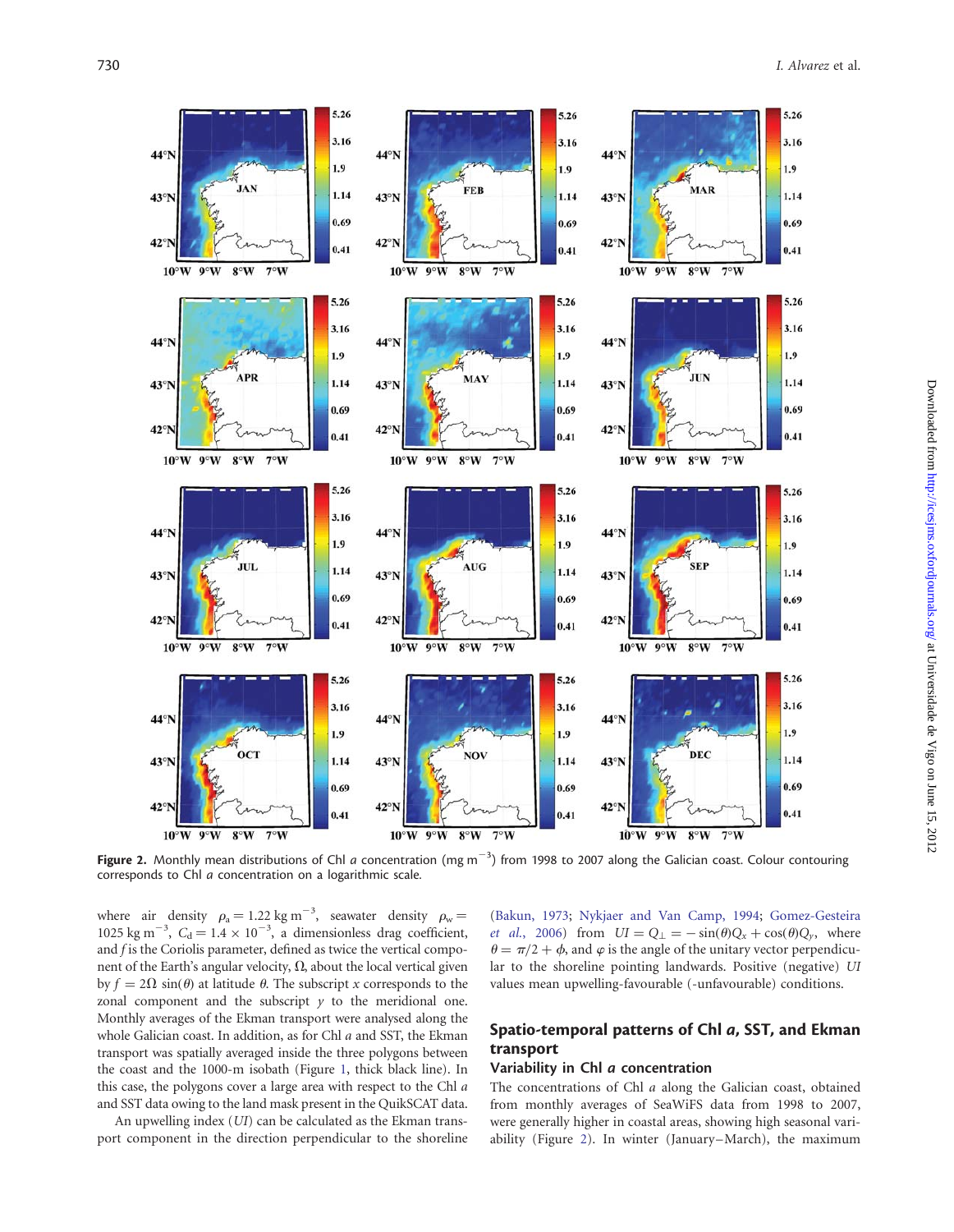<span id="page-3-0"></span>values  $(2-3$  mg m<sup>-3</sup>) were along the west coast, and along the central and north coasts, Chl a concentrations were lower (0.5–  $1 \text{ mg m}^{-3}$ ).

These high values along the west coast are related to the input of nutrients from the land through river discharge (Miño River; Figure [1\)](#page-1-0). In addition, winter upwelling events can also occur ([Santos](#page-9-0) et al., 2001; [Borges](#page-9-0) et al., 2003; [deCastro](#page-9-0) et al., 2006, [2008;](#page-9-0) [Alvarez](#page-8-0) et al., 2009), bringing nutrient-rich water from lower depths during that season. Some of the existing studies ([deCastro](#page-9-0) et al., 2008; [Varela](#page-9-0) et al., 2010) have demonstrated the presence of cold, nutrient-rich water near the coast that can be attributed to ENACW.

From April to September, Chl a concentrations increased south of Cape Finisterre  $(4-5$  mg m<sup>-3</sup>) and were also noticeable along the central coast. In August and September, a continuous band of high values was observed from Cape Ortegal to the southern part of the west coast. The high concentrations during spring are in agreement with the known spring blooms that usually overlap with upwelling blooms from May to October. This situation can be related to the upwelling events being more frequent south of Cape Finisterre [\(Gomez-Gesteira](#page-9-0) et al., 2006; [Alvarez](#page-8-0) et al., [2008b](#page-8-0)). Along the north coast, the Chl a concentrations decreased from spring to summer.

In autumn (October–December), maximum values of Chl a concentration were observed again along the west coast, although the values were lower  $(2-3$  mg m<sup>-3</sup>) than in summer. In contrast, along the north coast, higher concentrations were observed than in summer.

The seasonal variability of Chl a concentration can be analysed spatially better by considering the west, central, and north coasts separately. The mean annual evolution of Chl a concentration measured at the control points (Figure 3) was considered for each coastal area (Figure [1,](#page-1-0) black points). Along the west coast (Figure 3a), there were three peaks of high concentration, the first in February with the maximum values  $(2.5-3$  mg m<sup>-3</sup>) in front of the Galician Rias Baixas ( $\sim$ 42.5°N) and in front of the Miño River mouth ( $\sim$ 42°N), the second corresponded to spring months (April–May), with maximum values  $(3.5 \text{ mg m}^{-3})$ around the Galician Rias Baixas, and third during summer (July–September), when maximum values  $(4 \text{ mg m}^{-3})$  were seen over almost all the region. These results coincide with those of Bode et al. [\(2009\)](#page-8-0) in a control station located off the western Galician coast using dataseries collected from 1989 to 2006. Those authors found that in recent years, blooms in summer increased relative to those in early spring or autumn, in contrast to the period 1991–1995.

At the control points along the central coast (Figure 3b), the situation was similar to that of the west coast. Concentrations were highest during spring and summer, but with lower values  $(1.5 \text{ and } 3 \text{ mg m}^{-3})$ , respectively) mainly in front of the Artabro Gulf.

Along the north coast (Figure 3c), the Chl a pattern was different, with the highest concentrations in early spring (March) and autumn (September–October), and the lowest ones in summer (June–August). In addition, values were much lower than along the west and central coasts (maximum  $1.5$  mg m<sup>-3</sup>). This situation is characteristic of the typical planktonic cycle along the Cantabrian coast: winter mixing followed by summer stratification and phytoplankton blooms developing in the transition periods: mixing–stratification (spring bloom) and stratification–mixing (autumn bloom; Varela et al.[, 2005](#page-10-0), [2008](#page-9-0), [2010](#page-9-0)). In December,





Figure 3. Mean annual evolution of Chl  $a$  (mg m<sup>-3</sup>) from 1998 to 2007 calculated at the control points (Figure [1](#page-1-0)) situated along the (a) west, (b) central, and (c) north Galician coasts.

concentrations were high  $(1.2 \text{ mg m}^{-3})$  at the most easterly point, around Cape Peñas. These values were most probably attributable to the delivery of nutrients by the Nalon River discharge (Figure [1\)](#page-1-0), the most important river in terms of freshwater flux and nutrient-loading into the area [\(Prego and Vergara, 1998\)](#page-9-0).

In summary, the west coast is the most productive, followed by the central and north coasts. Along the west coast, Chl a peaks three times annually, the first time in February, the second in spring, and the third in summer. The monthly Miño River discharge (the most important river along this coast) averaged from 1998 to 2007 and the monthly UI data averaged from 2000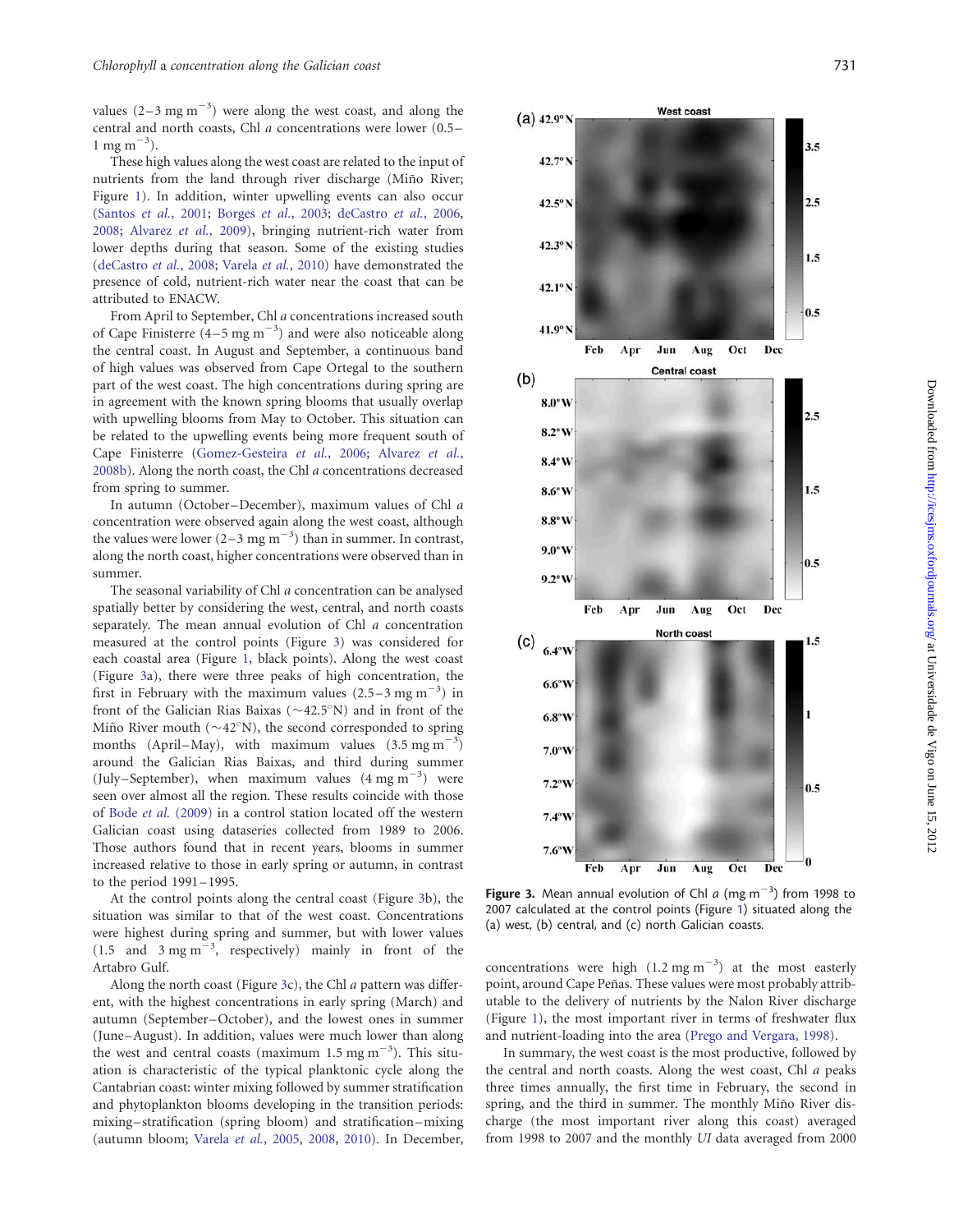

Figure 4. Monthly Miño River discharge averaged from 1998 to 2007 (black line) and the monthly UI ( $m^3 s^{-1}$  km<sup>-1</sup>) averaged from 2000 to 2007 (thin dotted line) inside polygon I (Figure [1](#page-1-0)).

to 2007 (obtained from QuikSCAT data) inside polygon I (Figure [1](#page-1-0), thick black line) provide additional insight into these patterns (Figure 4). River discharge (black line) showed a typical pattern, with high values during winter and low values in summer. These values ranged from  $1500 \text{ hm}^3$  month<sup>-1</sup> in February to 300  $\text{hm}^3$  month<sup>-1</sup> in September. In contrast, the UI (grey line) was at its maximum in summer  $(700 \text{ m}^3 \text{ s}^{-1} \text{ km}^{-1})$ and at its minimum in winter  $(100 \text{ m}^3 \text{ s}^{-1} \text{ km}^{-1})$ . Consequently, the most important forcing during winter was river discharge, whereas during summer it was UI. Therefore, the high Chl a concentration observed along the west coast during February (spring– summer) is likely fuelled by the river discharge (and upwelling events). Nevertheless, although the UI during winter is lower than during summer, the values are not negligible and can create winter upwelling events that deliver nutrient-rich water ([deCastro](#page-9-0) et al., 2008; [Varela](#page-9-0) et al., 2010) and generate an increased Chl a concentration. The absence of available river discharge data into the central and north coastal areas prevents a similar analysis. However, the occurrence of Chl a maximum during spring and summer indicates that the most important forcing may be the upwelling events.

#### Ekman transport patterns

To understand the formation and seasonal variability of Chl a concentration along the coast, the atmospheric conditions were analysed in terms of the Ekman transport. The monthly average of the Ekman transport along the Galician coast calculated from QuikSCAT winds shows variation between the different months (Figure [5](#page-5-0)). In winter (January–March), the maximum transport values (350  $\text{m}^3$  s<sup>-1</sup> km<sup>-1</sup>) were along the west and north coasts, and the minimum ones along the central coast. Nevertheless, transport direction showed two different patterns. In January and March, the transport was mainly directed southwards all along the coast, whereas in February the transport was westwards south of Cape Finisterre and southwards north of that point.

These patterns agree with those found by Alvarez et al. [\(2008a\)](#page-8-0) along the west coast of the Iberian Peninsula. Those authors analysed upwelling variability along the coast from 1967 to 2006 and found a strong seasonality characterized by upwelling-favourable conditions from April to September and unfavourable conditions

from October to March. Nevertheless, upwelling-favourable conditions were observed in February during the past decade (1997–2006). This result was corroborated by sea level pressure composites, which showed the existence of abnormally high pressures close to the Iberian Peninsula during that decade compared with the historical records (analysed from 1948).

Therefore, the February pattern showed upwelling-favourable conditions along the west coast that could generate winter upwelling events in the area. In fact, the results agree with several winter upwelling events described during the past decade [\(deCastro](#page-9-0) et al., [2006,](#page-9-0) [2008;](#page-9-0) Prego et al.[, 2007;](#page-9-0) Varela et al.[, 2010\)](#page-9-0). These winter events can be related to the presence of ENACW or IPC water near the coast, which can be upwelled inside the estuaries located throughout the area. Increased quantities of IPC water result in greater salinity and reduced dissolved nutrients, whereas increased amounts of ENACW can result in greater productivity, although to a less extent than during a summer upwelling event (Prego et al.[, 2007](#page-9-0)). Most of the winter upwelling events studied along the western Galician coast up to now have been associated with the presence of ENACW near the coast ([deCastro](#page-9-0) et al., [2008;](#page-9-0) [Varela](#page-9-0) et al., 2010). Therefore, the peak of Chl a concentration observed in February along this coast (Figure [3](#page-3-0)a) may be explained, in addition to river discharge, by the upwelling events following favourable conditions indicated by the Ekman transport (Figure [5](#page-5-0)) and the presence of a nutrient-rich water mass (i.e. ENACW) which can be upwelled from the lower depths.

During spring and summer (April–September), Ekman transport values are highest along the west coast  $(350 \text{ m}^3 \text{ s}^{-1} \text{ km}^{-1})$ and lowest along the north coast. The pattern is characterized by the existence of westward transport along the west and central coasts and southward transport along the northern one, showing that the most upwelling-favourable conditions are south of Cape Finisterre ([Gomez-Gesteira](#page-9-0) et al., 2006; [Alvarez](#page-8-0) et al., 2008b).

In September, although transport intensity was similar to that observed in earlier months, transport direction was slightly different. Transport along the north coast was seawards, producing upwelling-favourable conditions almost all along the coast. Atmospheric conditions during spring and summer agree with the Chl a patterns characterized above (Figures [2](#page-2-0) and [3\)](#page-3-0), with concentrations in spring and summer highest along the west and central coasts and lowest along the north coast. The occurrence of spring–summer upwelling events may explain this difference between coasts. These events are associated with the presence of ENACW near the west and central coasts ([Fraga, 1981;](#page-9-0) [Bode](#page-8-0) et al.[, 2002](#page-8-0); [Alvarez](#page-8-0) et al., 2005, [2008a\)](#page-8-0) which fertilizes coastal waters and fuels primary production. ENACW was also present along the north coast, resulting in increased primary production [\(Fernandez and Bode, 1991;](#page-9-0) Llope et al.[, 2006\)](#page-9-0), although less notable than that observed south of Cape Finisterre [\(Varela](#page-10-0) et al.[, 2005](#page-10-0)).

From October to December, the transport pattern changes again. In October and December, transport was southwards all along the coast, with highest values along the north coast. In November, the pattern was similar to that observed in February, although with lower intensity (maximum  $300 \text{ m}^3 \text{ s}^{-1} \text{ km}^{-1}$ ). South of Cape Finisterre transport is westwards, indicating upwelling-favourable conditions. However, the Chl a concentration (Figures [2](#page-2-0) and [3](#page-3-0)) measured during November was lower than during February. These results indicate the need for further research in terms especially of winter upwelling events and their possible impact on biological productivity.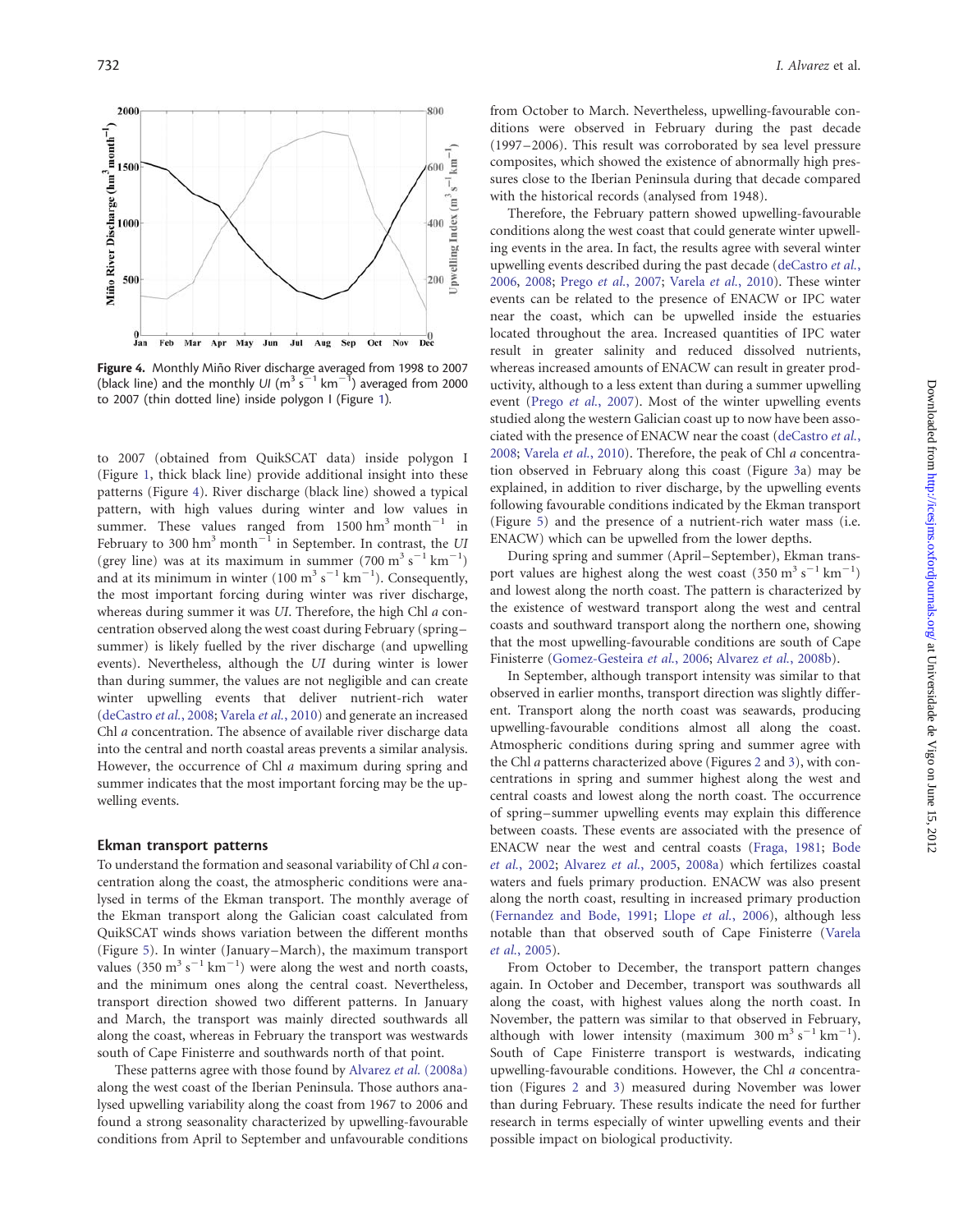<span id="page-5-0"></span>

Figure 5. Monthly mean distributions of Ekman transport (arrows and colour contouring are  $m^3 s^{-1}$  km $^{-1}$ ) from 2000 to 2007 along the Galician coast.

### Variability in SST

Monthly averages of SST were analysed to reveal the oceanic conditions (Figure [6](#page-6-0)). SST along the Galician coast was highly variable throughout the year. In winter (January–March), maximum temperature  $(14.5^{\circ}C)$  was in the southern part of the west coast. In addition, in January, a filament of water warmer than the surrounding coastal and oceanic water was observed turning east at Cape Finisterre. This warm water corresponds to the IPC, which normally arrives in the Cantabrian Sea at the start of every winter [\(Ambar](#page-8-0) et al., 1986; [Frouin](#page-9-0) et al., 1990; [Garcia-Soto](#page-9-0) et al.[, 2002;](#page-9-0) [deCastro](#page-9-0) et al., 2011). The band of colder water between the IPC water and the nearshore water of the west coast was attributable to water cooled as a result of net heat loss from the surface during the preceding months [\(Fiuza, 1983](#page-9-0); [desChamps](#page-9-0) et al., 1984).

In February, it was also possible to see a band of colder water near the west coast, although less obviously than in January. In this case, the tongue of colder water may be explained by the presence of upwelled water resulting from upwelling-favourable conditions (Figure 5) supporting the high Chl a concentration observed then (Figures [2](#page-2-0) and [3\)](#page-3-0). In March, which marks the transition to spring, a tongue of warm water from the southern latitudes was observed along the west coast from nearshore to open-ocean latitudes. The same situation was observed in April and May.

From June to September, the maximum temperature was in the eastern part of the north coast. This pattern is due to the SST warming observed in spring–summer at the southeastern corner of the Bay of Biscay ([Pingree and Le Cann, 1989;](#page-9-0) [Koutsikopoulos and Le Cann, 1996](#page-9-0); [Gomez-Gesteira](#page-9-0) et al., [2008](#page-9-0)). A band of colder water was present nearshore along the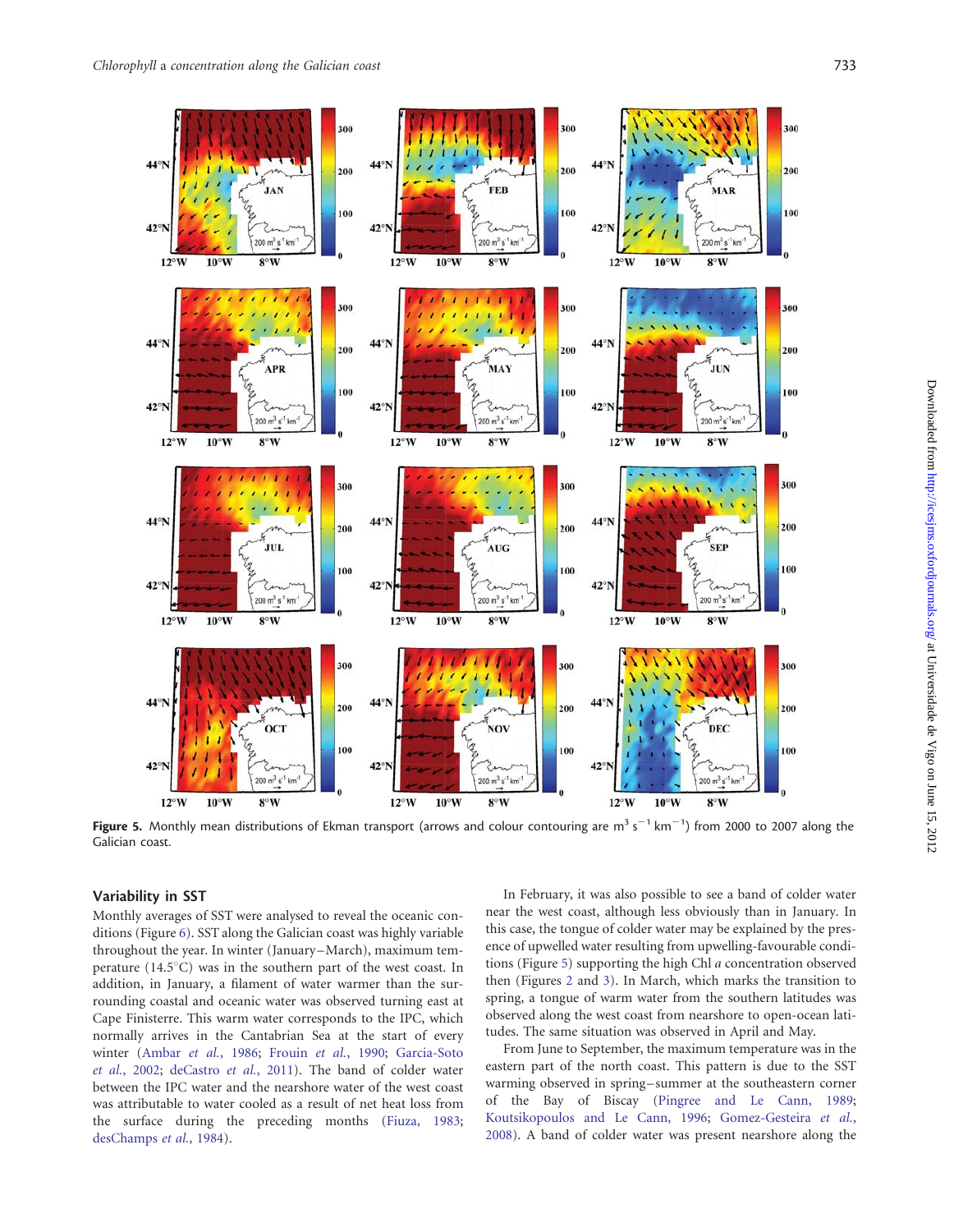<span id="page-6-0"></span>

Figure 6. Monthly mean distributions of SST ( $^{\circ}$ C) from 1998 to 2007 along the Galician coast.

central and west coasts, generating a longitudinal gradient in SST. The appearance of this colder water was related to the intense north winds that produce upwelling-favourable conditions during those months (Figure [5\)](#page-5-0). These events brought cold, nutrient-rich water from the lower depths, resulting in increased primary production (Figures [2](#page-2-0) and [3\)](#page-3-0) and the generation of the tongue of cold water.

October marks the transition to autumn in these latitudes, with the input of colder water from northern latitudes. Hence, temperature decreased from October to December along the north coast and SST values were highest  $(18^{\circ}C)$  along the west coast. A band of colder water along the west coast was also present during these months and may be attributable to winter upwelling events (Figure [3,](#page-3-0) November) or to water cooled as a result of net heat loss from the surface ([Fiuza, 1983](#page-9-0); [desChamps](#page-9-0) et al., 1984).

## Relationship between coastal Chl a concentration and ocean–atmosphere conditions Temporal evolution

The anomalies in Chl a concentration, SST, and UI were calculated for the west, central, and north coasts (Figure [7](#page-7-0)), taking into account the average monthly data inside the three polygons shown in Figure [1.](#page-1-0) Chl a and SST data were depicted from 1998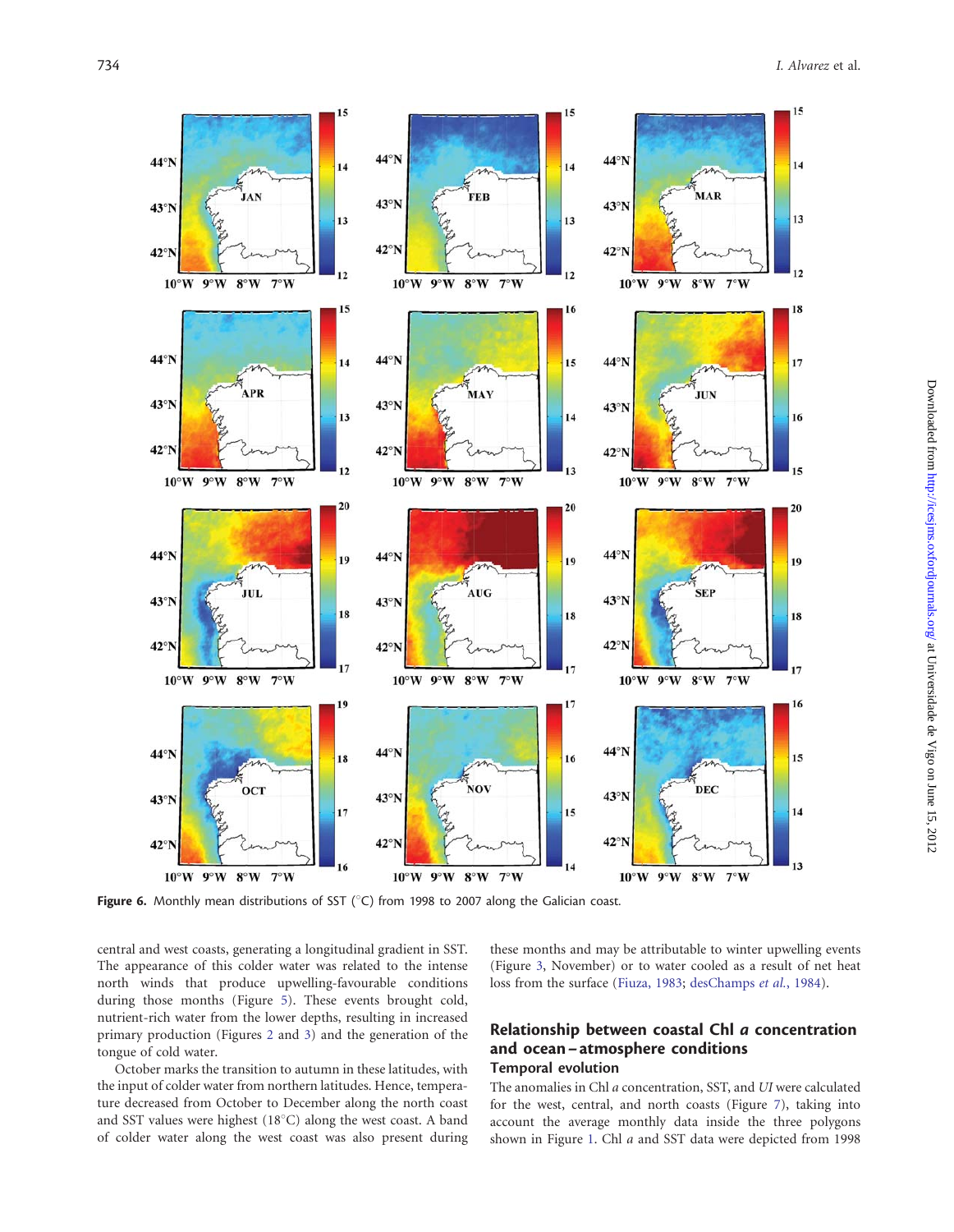<span id="page-7-0"></span>

Figure 7. Monthly anomaly of Chl  $a$  (mg m<sup>-3</sup>, black dashed line), <code>SST</code> ( $^{\circ}$ C, grey line), and UI (m $^3$  s $^{-1}$  km $^{-1}$ , black line) calculated at the (a) western, (b) central, and (c) northern Galician coast taking into account the average data inside the three polygons shown in Figure [1.](#page-1-0) The period analysed for Chl a and SST is 1998–2007 and for Ekman transport 2000–2007.

to 2007 and UI from 2000 to 2007. A 2-month running average was used to follow the overall trends in the time-series, although such a running average can remove some of the variation.

There were some differences among years for the three variables, as well as differences in the amplitudes of the signals over the period. Given the interannual evolution (Figure 7), it is difficult to analyse the response of coastal Chl a concentration to oceanic (SST) and atmospheric (wind) conditions. Based on the results obtained above, two seasons have been considered: dry (April–September) and wet (October–March). The analysis was carried out using the correlation coefficient for each season based on monthly values (Table 1), and it produced correlations between Chl a and UI anomalies and between Chl a and SST anomalies inside the three polygons (Figure [1](#page-1-0)).

From April to September, Chl a and UI were positively correlated right along the coast, with the maximum value in the central area (0.55) and the minimum along the north coast (0.22). During the same period, there was a negative correlation (around  $-0.30$ ) between Chl a and SST. These correlations

Table 1. Correlations between Chl *a*. *UI*, and SST calculated considering the monthly anomaly values averaged inside the three polygons shown in Figure [1,](#page-1-0) with correlations between Chl a and UI corresponding to the period 2000–2007 and between Chl a and SST to the period 1998–2007.

| Coast   | Chl a vs. UI        |                   | Chl a vs. SST       |                   |
|---------|---------------------|-------------------|---------------------|-------------------|
|         | April-<br>September | October-<br>March | April-<br>September | October-<br>March |
| West    | $0.38*$             | $-0.65*$          | $-0.31*$            | $0.42*$           |
| Central | $0.55*$             | $-0.77*$          | $-0.33*$            | $0.52*$           |
| North   | 0.22                | $-0.18$           |                     | $0.56*$           |

 $*_{p}$  < 0.05.

indicate high Chl a associated with cold surface water generated by upwelling events that transport deep, cold, nutrient-rich waters to the surface. During autumn and winter, Chl a was negatively correlated with UI and positively correlated with SST, indicating that high/low Chl a values were related to warm/cold waters and to upwelling-unfavourable/favourable conditions. Whereas during spring and summer the Chl a variations can be explained mainly by the upwelling events, during autumn and winter this variability could depend to a greater extent on other factors, such as the input of nutrients from land run-off ([Wang](#page-10-0) et al.[, 2006\)](#page-10-0). Hence, during the dry season, primary production was more often nutrient-limited, so was tightly coupled to the upwelling of nutrients, whereas during the wet season, primary production was more likely to be light-limited, so less tightly tied to the upwelling of nutrients.

An example of this situation can be seen in Figure 7a, where at the end of 2000 and the start of 2001, a notable negative anomaly of the UI was associated with a positive anomaly of Chl a. This period was characterized by intense southerly winds (upwelling-unfavourable conditions), which brought to the coast the Atlantic depressions and associated adverse weather conditions with high rainfall events [\(Alvarez](#page-8-0) et al., 2005). The high rainfall resulted in discharges from the rivers along the coast that generated high concentrations of particulate organic matter, which are clear in the SeaWiFS data.

#### Spatial trends

Recent trends in Chl a concentration and SST have also been analysed taking into account the monthly anomaly values calculated from 1998 to 2007 in the three polygons shown in Figure [1.](#page-1-0) Trends in UI were not calculated because of the high annual variability in wind patterns (for a detailed description of trends in wind patterns over the region, see Alvarez et al.[, 2008a](#page-8-0), [2010,](#page-8-0) [2011](#page-8-0)). Instead, trends were calculated by fitting the monthly anomalies to a straight line, considering the dry season and the wet season separately. Only a few values show a significant trend  $(p < 0.05;$  Table [2\)](#page-8-0).

Chl a showed a significant positive trend during spring– summer along the western and central coasts, with values between 0.6 and 1 mg  $m^{-3}$  decade<sup>-1</sup>. The north coast did not show such a clear trend. On the contrary, from October to March, there was a significant negative trend along the west coast (approximately  $-0.5$  mg m<sup>-3</sup> decade<sup>-1</sup>) and a positive trend along the northern one ( $\sim$ 0.2 mg m<sup>-3</sup> decade<sup>-1</sup>).

Trends in SST were significant only during spring and summer along the west and north coasts, with values of  $\sim 0.4^{\circ}$ C decade<sup>-1</sup>.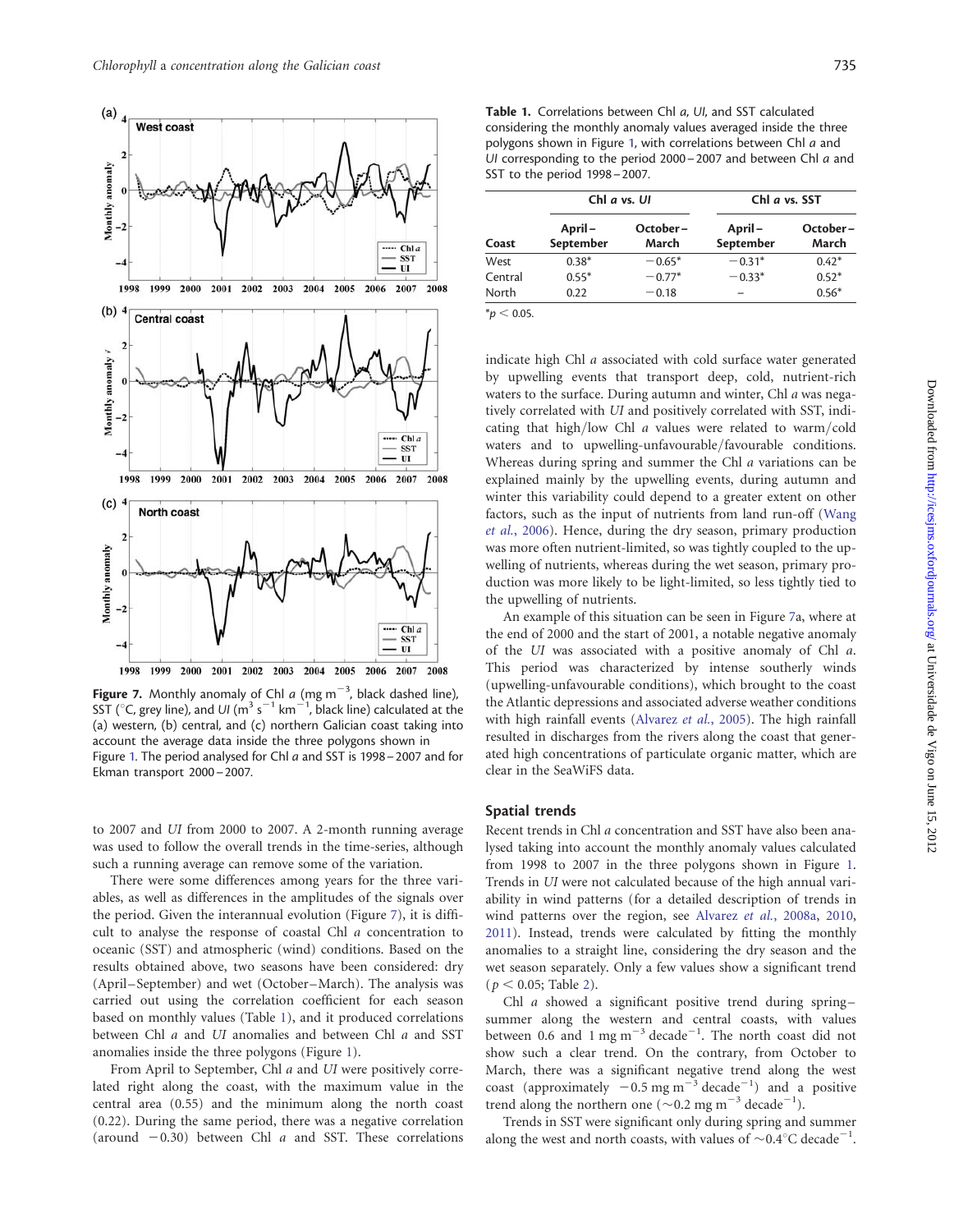| Coast   | Chl a $(mg m^{-3} decade^{-1})$ |                   | SST ( $^{\circ}$ C decade <sup>-1</sup> ) |                   |
|---------|---------------------------------|-------------------|-------------------------------------------|-------------------|
|         | April-<br>September             | October-<br>March | April-<br>September                       | October-<br>March |
| West    | $1.01*$                         | $-0.53*$          | $0.44*$                                   | 0.32              |
| Central | $0.62*$                         | $-0.03$           | 0.11                                      | 0.16              |
| North   |                                 | $0.16*$           | $0.42*$                                   | $-0.01$           |

<span id="page-8-0"></span>Table 2. Trends in Chl a and SST calculated using the monthly anomaly values averaged from 1998 to 2007 inside the three polygons shown in Figure [1](#page-1-0).

 $*_{p}$  < 0.05.

These results agree with the seasonal SST trends calculated by [Gomez-Gesteira](#page-9-0) et al. (2008) along the Atlantic Arc from 1985 to 2005. Those authors found a significant positive trend along the whole west coast of the Iberian Peninsula during spring and summer, with values of  $\sim 0.3-0.4^{\circ} \text{C}$  decade<sup>-1</sup>. In contrast, along the Cantabrian coast, the only significant trend was in spring, with a value of  $\sim 0.4^{\circ}$ C decade<sup>-1</sup>. SST and Chl *a* trends indicate that both variables tended to increase during spring and summer over the past decade (Table 2).

### Overview of findings

The seasonal and interannual variability and the 10-year trend of chlorophyll along the Galician coasts were analysed from 1998 to 2007 taking into account the spatial and temporal distribution of Chl a concentration. SST data and the UI were used to analyse the forcing mechanisms that explained Chl a concentration and variability. The results obtained from this study have shown the main results listed below.

- Chl a concentration had a different annual cycle within each coastal area, with high seasonal variability. The west coast was the most productive coast of Galicia, with three peaks of maximum Chl a. The first was in February, the second between April and May, and the third from July to September. The central coast showed two peaks of high concentration corresponding to spring and summer, although with lower values. The north coast was the least productive. The highest Chl a concentrations were observed in early spring (March) and autumn (September and October), although with much lower values than those of the west and central coasts.
- The seasonality of Chl a was mainly related to the spring– summer upwelling events, which are more frequent along the central and west coasts. In spring and summer, Chl a concentration increased south of Cape Ortegal (Figure [1\)](#page-1-0), primarily near the coast. This pattern is related to the existence of intense northerly winds along the continental shelf that cause upwelling of cold, nutrient-rich water to the upper layers, supporting high Chl a concentration. These upwelling-favourable conditions during spring and summer were also corroborated by the SST analysis, which revealed the presence of a tongue of cold water near the coast.
- Chl a concentration in autumn and winter could also be influenced by upwelling events mainly south of Cape Finisterre. In February and November, the Ekman transport was westwards along the west coast, providing upwelling-favourable conditions. These winter events can bring cold, nutrient-rich water

from the lower depths, resulting in an increase in Chl a concentration and generating the tongue of cold water.

- † Coastal Chl a concentration did not obviously respond to oceanic and atmospheric conditions. From the correlation analysis, it was clear that during spring and summer, the Chl a variation can be explained mainly by the upwelling events, whereas during autumn and winter, the variability depends on factors such as the input of nutrients from land run-off.
- There was no clear seasonal trend in Chl a or SST. Chl a showed significant positive trends during spring and summer and negative trends during autumn and winter along the west and central coasts. The trend in SST was significantly positive only during spring and summer along the west and north coasts.

# Acknowledgements

The work was supported by Xunta de Galicia under project 10PXIB383169PR and co-financed by the European Regional Development Fund (FEDER). IA is supported by the Ministerio de Ciencia e Innovacion through the Ramon y Cajal Program.

### References

- Alvarez, I., deCastro, M., Gomez-Gesteira, M., and Prego, R. 2005. Inter- and intra- annual analysis of the salinity and temperature evolution in the Galician Rías Baixas-ocean boundary (northwest Spain). Journal of Geophysical Research, 110: C04008. doi:10.1029/2004JC002504.
- Alvarez, I., Gomez-Gesteira, M., deCastro, M., and Dias, J. M. 2008a. Spatio-temporal evolution of the upwelling regime along the western coast of the Iberian Peninsula. Journal of Geophysical Research, 113: C07020. doi:10.1029/2008JC004744.
- Alvarez, I., Gomez-Gesteira, M., deCastro, M., Gomez-Gesteira, J. L., and Dias, J. M. 2010. Summer upwelling frequency along the western Cantabrian coast from 1967 to 2008. Journal of Marine Systems, 79: 218–226.
- Alvarez, I., Gomez-Gesteira, M., deCastro, M., Lorenzo, M. N., Crespo, A. J. C., and Dias, J. M. 2011. Comparative analysis of upwelling influence between the western and northern coast of the Iberian Peninsula. Continental Shelf Research, 31: 388–399.
- Alvarez, I., Gomez-Gesteira, M., deCastro, M., and Novoa, E. M. 2008b. Ekman transport along the Galician Coast (NW, Spain) calculated from QuikSCAT winds. Journal of Marine Systems, 72:  $101 - 115$ .
- Alvarez, I., Ospina-Alvarez, N., Pazos, Y., deCastro, M., Bernardez, P., Campor, M. J., Gomez-Gesteira, J. L., et al. 2009. A winter upwelling event in the northern Galician Rias: frequency and oceanographic implications. Estuarine, Coastal and Shelf Science, 82: 573–582.
- Ambar, I. J., Fiuza, A. F. G., Boyd, T., and Frouin, R. 1986. Observations of a warm oceanic current flowing northwards along the coasts of Portugal and Spain during Nov–Dec 1983. EOS Transactions of the American Geophysical Union, 67: 1054.
- Bakun, A. 1973. Coastal upwelling indices, west coast of North America, 1946–71. NOAA Technical Report, NMFS 671. 103 pp.
- Bakun, A. 1990. Global climate change and intensification of coastal ocean upwelling. Science, 247: 198–201.
- Bode, A., Alvarez-Ossorio, M. T., Cabanas, J. M., Miranda, A., and Varela, M. 2009. Recent trends in plankton and upwelling intensity off Galicia (NW Spain). Progress in Oceanography, 83: 342–350.
- Bode, A., Varela, M., Casas, B., and Gonzalez, N. 2002. Intrusions of eastern North Atlantic central waters and phytoplankton in the north and northwestern Iberian shelf during spring. Journal of Marine Systems, 36: 197–218.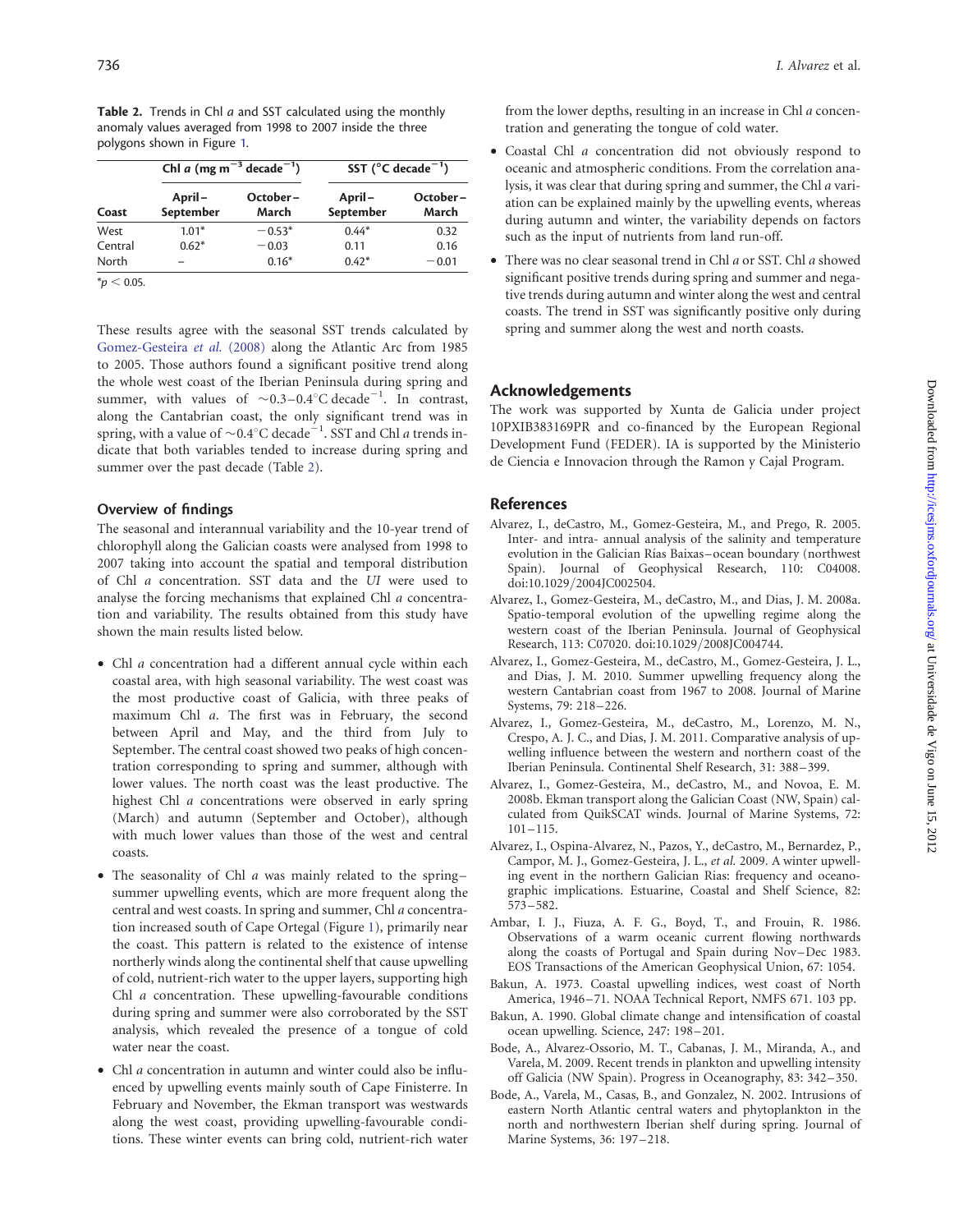- <span id="page-9-0"></span>Borges, M. F., Santos, A. M. P., Crato, N., Mendes, H., and Mota, B. 2003. Sardine regime shifts off Portugal: a time series analysis of catches and wind conditions. Scientia Marina, 67: 235–244.
- Borja, A., Fontan, A., Saenz, J., and Valencia, V. 2008. Climate, oceanography and recruitment: the case of the Bay of Biscay anchovy (Engraulis encrasicolus). Fisheries Oceanography, 17: 477–493.
- Botas, J., Fernandez, E., Bode, A., and Anadon, R. 1990. A persistent upwelling off the central Cantabrian coast (Bay of Biscay). Estuarine, Coastal and Shelf Science, 30: 185–199.
- Casas, B., Varela, M., Canle, M., González, N., and Bode, A. 1997. Seasonal variations of nutrients, seston and phytoplankton, and upwelling intensity off La Coruña (NW Spain). Estuarine, Coastal and Shelf Science, 44: 767–778.
- Castro, C. G., Perez, F. F., Alvarez-Salgado, X. A., and Fraga, F. 2000. Coupling between the thermohaline, chemical and biological fields during two contrasting upwelling events off the NW Iberian Peninsula. Continental Shelf Research, 20: 189–210.
- deCastro, M., Dale, A. W., Gomez-Gesteira, M., Prego, R., and Alvarez, I. 2006. Hydrographic and atmospheric analysis of an autumnal upwelling event in the Ria of Vigo (NW Iberian Peninsula). Estuarine, Coastal and Shelf Science, 68: 529–537.
- deCastro, M., Gomez-Gesteira, M., Alvarez, I., Cabanas, J. M., and Prego, R. 2008. Characterization of fall–winter upwelling recurrence along the Galician western coast (NW Spain) from 2000 to 2005: dependence on atmospheric forcing. Journal of Marine Systems, 72: 145–148.
- deCastro, M., Gomez-Gesteira, M., Alvarez, I., and Crespo, A. J. C. 2011. Atmospheric modes influence on Iberian Poleward Current variability. Continental Shelf Research, 31: 425–432.
- deCastro, M., Gomez-Gesteira, M., Lorenzo, M. N., Alvarez, I., and Crespo, A. J. C. 2009. Influence on atmospheric modes on coastal upwelling along the western coast of the Iberian Peninsula, 1985 to 2005. Climate Research, 36: 169–179.
- desChamps, P. Y., Frouin, R., and Crepon, M. 1984. Sea surface temperatures of the coastal zones of France observed by the HCMM satellite. Journal of Geophysical Research, 89: 8123–8149.
- Fernandez, E., and Bode, A. 1991. Seasonal patterns of primary production in the central Cantabrian Sea (Bay of Biscay). Scientia Marina, 55: 629–636.
- Fiuza, A. F. G. 1983. Upwelling patterns off Portugal. In Coastal Upwelling: Its Sediment Record, Part A, pp. 85–97. Ed. by E. Suess, and J. Thiede. Plenum Press, New York.
- Fiuza, A. F. G. 1984. Hidrologia e dinamica das aguas costeiras de Portugal (Hydrology and dynamics of the Portuguese coastal water). PhD thesis, University of Lisbon. 294 pp.
- Fontan, A., Valencia, V., Borja, A., and Goikoetxea, N. 2008. Oceano-meteorological conditions and coupling in the southeastern Bay of Biscay, for the period 2001–2005: a comparison with the past two decades. Journal of Marine Systems, 72: 167–177.
- Fraga, F. 1981. Upwelling off the Galician Coast, Northwest Spain. In Coastal Upwelling, pp. 176–182. Ed. by F. A. Richardson. American Geophysical Union, Washington, DC.
- Frouin, R., Fiuza, A. F. G., Ambar, I., and Boyd, T. J. 1990. Observations of a poleward surface current off the coasts of Portugal and Spain during winter. Journal of Geophysical Research, 95: 679–691.
- Garcia-Soto, C., Pingree, R. D., and Valdes, L. 2002. Navidad development in the southern Bay of Biscay: climate change and swoddy structure from remote sensing and in situ measurements. Journal of Geophysical Research, 107: 3118.
- Gomez-Gesteira, M., deCastro, M., Alvarez, I., and Gomez-Gesteira, J. L. 2008. Coastal sea surface temperature warming trend along the continental part of the Atlantic Arc (1985–2005). Journal of Geophysical Research, 113: C04010.
- Gomez-Gesteira, M., Moreira, C., Alvarez, I., and deCastro, M. 2006. Ekman transport along the Galician coast (NW, Spain) calculated

from forecasted winds. Journal of Geophysical Research, 111: C10005.

- Haynes, R., and Barton, E. D. 1990. A poleward flow along the Atlantic coast of the Iberian Peninsula. Journal of Geophysical Research, 95: 11425–11441.
- Koutsikopoulos, C., and Le Cann, B. 1996. Physical processes and hydrological structures related to the Bay of Biscay anchovy. Scientia Marina, 60: 9–19.
- Levitus, S., Antonov, J. I., Timothy, P. B., and Stephens, C. 2000. Warming of the world ocean. Science, 287: 2225–2229.
- Llope, M., Anadon, R., Viesca, L., Quevedo, M., Gonzalez-Quiros, R., and Stenseth, N. Ch. 2006. Hydrography of the southern Bay of Biscay shelf-break region: integrating the multiscale physical variability over the period 1993–2003. Journal of Geophysical Research, 111: C09021.
- Nykjaer, L., and Van Camp, L. 1994. Seasonal and interannual variability of coastal upwelling along northwest Africa and Portugal from 1981 to 1991. Journal of Geophysical Research, 99: 14197–14207.
- Otero, J., Alvarez-Salgado, X. A., Gonzalez, A. F., Miranda, A., Groom, S. B., Cabanas, J. M., Casas, G., et al. 2008. Bottom-up control of common octopus Octopus vulgaris in the Galician upwelling system, Northeast Atlantic Ocean. Marine Ecology Progress Series, 362: 181–192.
- Penabad, E., Alvarez, I., Balseiro, C. F., deCastro, M., Gomez, B., Perez-Muñuzuri, V., and Gomez-Gesteira, M. 2008. Comparative analysis between operational weather prediction models and QuikSCAT wind data near the Galician coast. Journal of Marine Systems, 72: 256–270.
- Pingree, R. D., and Le Cann, B. 1989. Celtic and Armorican slope and shelf residual currents. Progress in Oceanography, 23: 303–338.
- Prego, R., Guzman-Zuñiga, D., Varela, M., deCastro, M., and Gomez-Gesteira, M. 2007. Consequences of winter upwelling events on biogeochemical and phytoplankton patterns in a western Galician Ria (NW Iberian Peninsula). Estuarine, Coastal and Shelf Science, 73: 409–422.
- Prego, R., and Vergara, J. 1998. Nutrient fluxes to the Bay of Biscay from Cantabrian rivers (Spain). Oceanologica Acta, 21: 271–278.
- Richardson, A. J. 2008. In hot water: zooplankton and climate change. ICES Journal of Marine Science, 65: 279–295.
- Richardson, A. J., and Schoeman, D. S. 2004. Climate impact on plankton ecosystems in the Northeast Atlantic. Science, 305: 1609–1612.
- Rios, A. F., Perez, F. F., Alvarez-Salgado, X. A., and Figueiras, F. G. 1992. Water masses in the upper and middle North Atlantic Ocean east of the Azores. Deep Sea Research, 39: 645–658.
- Santos, A. M., Borges, M. F., and Groom, S. 2001. Sardine and horse mackerel recruitment and upwelling off Portugal. ICES Journal of Marine Science, 58: 589–596.
- Tenore, K. R., Alonso-Noval, M., Alvarez-Ossorio, M., Atkinson, L. P., Cabanas, J. M., Cal, R. M., Campos, H. J., et al. 1995. Fisheries and oceanography off Galicia, NW Spain (FOG): mesoscale spatial and temporal changes in physical processes and resultant patterns of biological productivity. Journal of Geophysical Research, 100: 10943–10966.
- Torres, R., Barton, E. D., Miller, P., and Fanjul, E. 2003. Spatial patterns of wind and sea surface temperature in the Galician upwelling region. Journal of Geophysical Research, 108: 3130–3143.
- Varela, M., Alvarez-Ossorio, M., Bode, A., Prego, R., Bernardez, P., and Garcia-Soto, C. 2010. The effects of a winter upwelling on biogeochemical and planktonic components in an area close to the Galician upwelling core: the Sound of Corcubion (NW Spain). Journal of Sea Research, 64: 260–272.
- Varela, M., Prego, R., and Pazos, Y. 2008. Spatial and temporal variability of phytoplankton biomass, primary production and community structure in the Pontevedra Ria (NW Iberian Peninsula):